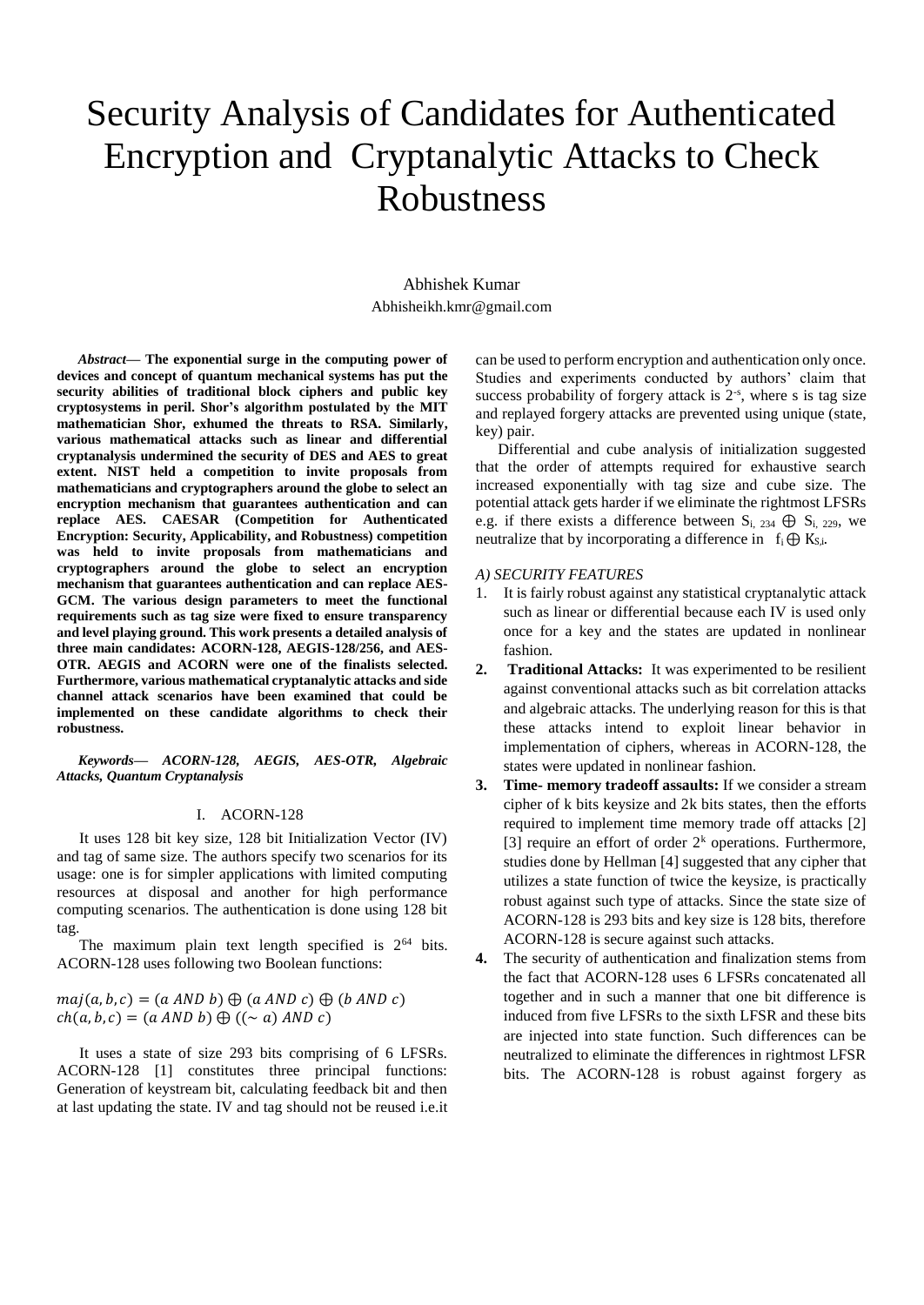mathematically it requires an operation of order 2-100 after 400 steps.

In terms of hardware efficiency, it has slightly costly implementation platform requirement than AES- GCM. But the software efficiency compared to same is better as it has less lines of codes.

# II. AEGIS: FAST AUTHENTICATED ENCRYPTION ALGORITHM

The designers of the algorithm outline three different parameter specifications for this cipher. The following table represents those specifications:

|              | Key  | IV     | Stat  | Tag  | Usage cases  | Plain               |
|--------------|------|--------|-------|------|--------------|---------------------|
|              | Size | (Nonce | e     | (in  |              | text                |
|              | (in  | (in    | size  | bits |              | lengt               |
|              | bits | bits)  | (in   |      |              | h                   |
|              |      |        | bits) |      |              |                     |
| <b>AEGIS</b> | 128  | 128    | 102   | 128  | High         |                     |
| $-128L$      |      |        | 4     |      | Performanc   | $<$ 2 <sup>64</sup> |
|              |      |        |       |      | e            | bits                |
|              |      |        |       |      | Application  |                     |
|              |      |        |       |      | S            |                     |
| <b>AEGIS</b> | 128  | 128    | 640   | 128  | High         |                     |
| $-128$       |      |        |       |      | performanc   | ${<}2^{64}$         |
|              |      |        |       |      | e            | bits                |
|              |      |        |       |      | applications |                     |
| <b>AEGIS</b> | 256  | 256    | 768   | 128  | High         |                     |
| $-256$       |      |        |       |      | performanc   | ${<}2^{64}$         |
|              |      |        |       |      | e            | bits                |
|              |      |        |       |      | applications |                     |

**TABLE 1: AEGIS Specification**

AEGIS [5] is derived from AES round functions incorporating different number of rounds for different specifications. AEGIS-128L utilizes 8 AES rounds to process plain text block of 32- bytes in single step; AEGIS-128 utilizes 5 AES round functions for plain text block of 16 bytes and AEGIS-256 implements 6 AES rounds. As it can be inferred from Table 1 that tag size is fixed 128 bits for all the three variants of AEGIS. The state size varies from 640 to 1024 bits. All the three variants work effectively well in case of high performance computing environments. More study needs to be done to examine what effect it has on robustness of AEGIS, if we use a fixed state size of 640 bits for all the three variants. A smaller state size may lead to efficient computations, but that should not come at the expense of lesser security.

# *A) STATE UPDATING*

For AEGIS-128, the updating function updates 80 bytes  $S_i$ (jth step state) with 16 bytes plaintext block  $P_j$  using following set of Boolean round functions:

 $S_{j+1,0} = AESRND(S_{j,4}, S_{j,0} \oplus P_j)$ 

$$
S_{j+1,1} = AESRND(S_{j,0}, S_{j,1})
$$
  
\n
$$
S_{j+1,2} = AESRND(S_{j,1}, S_{j,2})
$$
  
\n
$$
S_{j+1,3} = AESRND(S_{j,2}, S_{j,3})
$$
  
\n
$$
S_{j+1,4} = AESRND(S_{j,3}, S_{j,4})
$$

Where,

 $AESRND(X, Y)$  represents round function of AES with X as 16 bytes state and Y as 16 bytes key for that round.

 $S_{m,n}$  represents nth 16- bytes state  $S_m$ .

A similar state updating function was constructed for AEGIS-128L and AEGIS-256. In case of AEGIS-256 the input current state  $S_k$  is of 96 bytes and plain text data block  $P_k$  of 16bytes.

$$
S_{k+1,0} = AESRND(S_{k,5}, S_{k,0} \oplus P_k)
$$

State functions for rest other rounds was in a similar fashion to those constructed in AEGIS-128 other 4 rounds.

# *B) SECURITY FEATURES AND ANALYSIS*

- **1.** Analysis suggested that all the three specifications of AEGIS was robust against differential cryptanalysis as difference in the IV would pass or propagate to all rounds of AES e.g. in case of AEGIS-128, it would propagate to a total of 50 round functions in 10 steps overall.
- **2. Statistical Attacks:** Linear and differential cryptanalysis could not be efficiently performed because of the similar reasons to that of ACORN-128.
- **3. Security of Authentication:**
	- **Assault by recovering state at any step:** Since IV was used exactly once, exhaustive ferret was computationally infeasible to recover secret state. Attacking the tag would not work also as it required an attempt in order of 2<sup>128</sup> operations.
	- **Collision/Birthday attacks:** A typical birthday attack [6] requires tag of approximately  $2^{k/2}$  chosen plaintexts, where k is number of bits in tag and state. AEGIS is robust against above demonstrated attack as it has comparatively large tag size. Furthermore, any attack involving differential cryptanalysis was neutralized as AEGIS uses more than 26 S-Boxes of AES and thus is more secure than AES-GCM, AES-HMAC, and AES-CMAC.

In terms of hardware efficiency, it had slightly costly implementation platform requirement than AES- GCM. But the software efficiency compared to same was better as it had less lines of codes.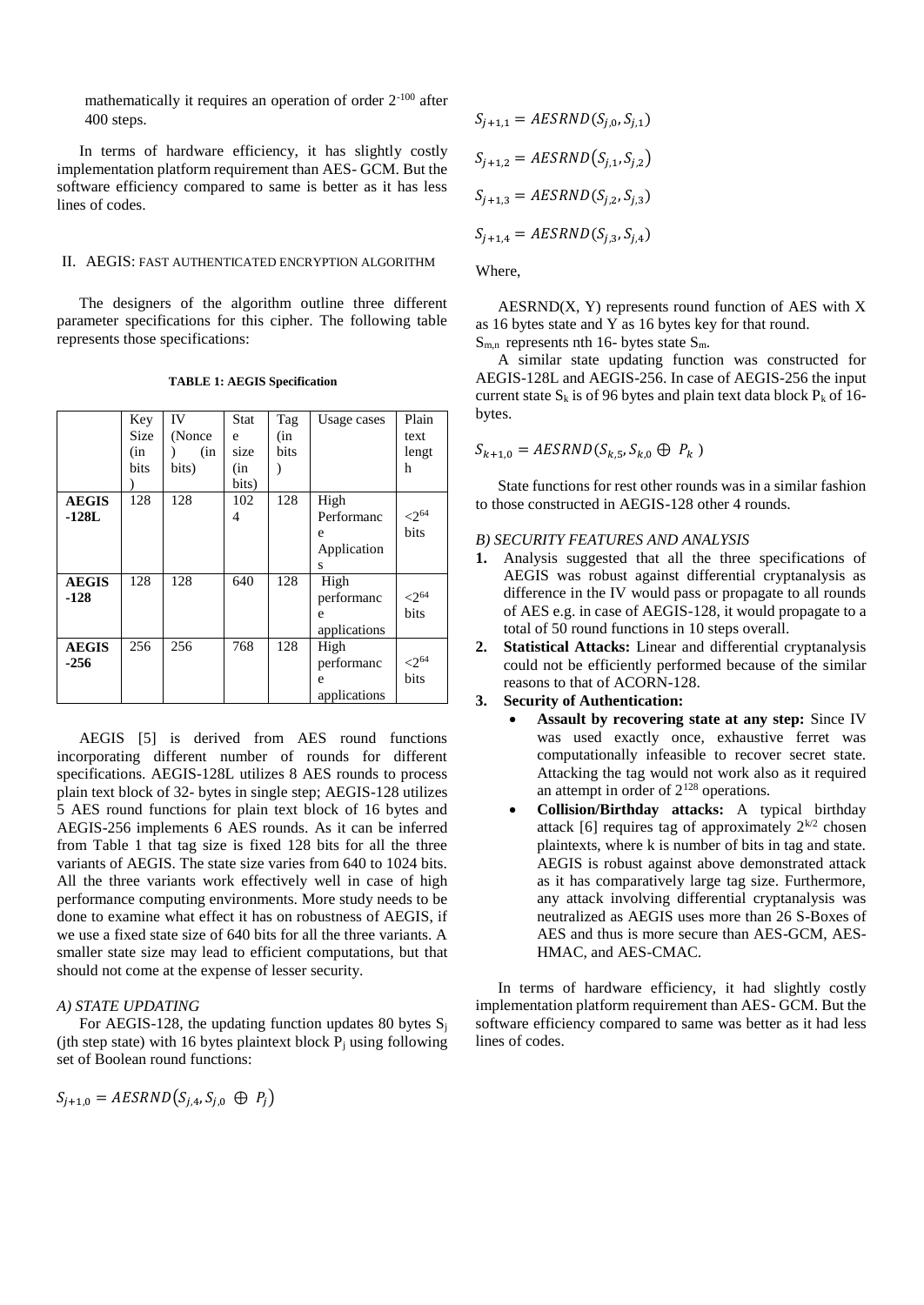#### III. AES-OTR

AES-OTR [7] is OTR (Offset TwoRound) mode of operation of Advanced Encryption Standard (AES). It has following parameters:

|         | Key size     | IV      | tag      | Data       |
|---------|--------------|---------|----------|------------|
|         |              |         |          | processing |
| AES128- | $128 - bits$ | 96-bits | 128 bits | Parallel   |
| OTRPV1  |              |         |          |            |
| AES128- | 128-bits     | 96-bits | 128 bits | Serial     |
| OTRSV1  |              |         |          |            |
| AES256- | $256$ -bits  | 96-bits | 128 bits | Parallel   |
| OTRPV1  |              |         |          |            |
| AES256- | $256$ -bits  | 96-bits | 128 bits | Serial     |
| OTRSV1  |              |         |          |            |

**TABLE 2: AES-OTR specifications**

## *A) OPERATION AND SECURITY FEATURES*

The security of AES-OTR relies on the fact that AES has a pseudo random operation procedure incorporating a Pseudo Random Function (PRF) and Pseudo Random Permutation (PRP). The encryption and decryption operations were done using AES round functions which is not reversible. Another striking feature of AES-OTR was that by partitioning into two blocks both enciphering and deciphering could be done parallel in one phase.

A critical study of algorithm suggested that breaking AES-OTR required operations in order of  $2<sup>64</sup>$ . But the entire security relies on the assumption or hypothesis that the nonce or IV was used exactly once. Beyond this no security whatsoever could be claimed.

If one studies deep into the underlying logic behind the parameter specifications and the design criteria, one could conclude that choice seemed to be coinciding with NIST specifications and security capabilities of its parent cipher AES e.g. tag length was 128 bits as per the criteria laid forth by NIST. The key size of 128 bits and 256 bits counteracts the brute force attempts. Furthermore, the entire operation was carried out in  $GF(2^n)$  field and with  $GF$  doubling the designers of the algorithm were able to mask AES inputs. AES- OTR does not require a full GF Multiplier and computation cost is similar to AES-GCM and AES-OTR. It performs one line, one pass parallel encryption and decryption under two block partition.

## *B) RESEARCH GAP*

Here it is worthwhile to point out that the study of algorithm in context of other attacks such as correlation attacks, bit sum attacks, linear and differential cryptanalysis yet to be done. A somewhat different level of security could be expected with smaller nonce or tag. Another aspect is that, since the cipher was not using any state update functions, algebraic attacks could have deteriorating effects on security of AES-OTR.

### *A). ALGEBRAIC CRYPTANALYSIS*

It has already been observed by cryptanalysts that with access to chunks of known plaintexts and chosen plaintexts in massive amount, the linear and differential cryptanalysis can be performed in order of operations 2<sup>28</sup>. But it is much needed to study what actually happens to security of DES and AES [8] if one possess very less data about known plaintexts. A detailed analysis reveals that DES [9] does not have any prominent algebraic structure that we can analyze, but AES incorporates a juggernaut of algebraic structures with the operations being carried out in GF  $(2^8)$  field. The following axiom must be upheld true for a successful algebraic cryptanalytic robustness:

**AXIOM 1:** Let us assume a function f:  $GF(2^p) \rightarrow GF(2^q)$  and  $f(a) = b$ 

$$
a = (a_0, a_1, \dots, a_{p-1})
$$
 (1)

$$
b = (b_0, b_1, \dots \dots, b_{q-1})
$$
 (2)

The I/0 degree of above function is the smallest degree in following relation:

$$
g(a_0, a_1, \dots, a_{p-1}; b_0, b_1, \dots, b_{q-1}) = 0 \quad \forall (a,b) \text{ such as } f(a)=b \tag{3}
$$

A strong authenticated cipher should use core functions with high I/O degree.

## *B) RESEARCH GAP*

The study of ACORN-128, AEGIS and AES-OTR under the algebraic structure with AXIOM 1 yet remains to be done. Prima facie, ACORN-128 and AEGIS involve nonlinear functions and nonlinear state updates, so they can be considered computationally secure. But the security under the Gaussian Elimination in  $O(n^3)$  complexity or reduction of SAT family problems with better asymptotes will completely determine the robustness against algebraic class of mathematical cryptanalytic attacks.

Another class of problems such as MQ problems with finite fields and XL family poses deeper threats to AES-OTR. In past, problems belonging to above class have tottered the security of AES and hence their adequacy can be applied on AES-OTR to check their robustness. Axiom 2 illustrates the MQ problem.

**AXIOM 2:** Let us consider a system of p equations each having q variables in field Therefore, for any variable xi,

$$
\sum_{i,j} a_{i,j,k} x_i x_j + \sum_i b_k x_i + c_k = 0 \tag{4}
$$

where i,j,k are indexes of the coefficients a,b, and c. The intent is to find values in field F that satisfy the above criteria. If we talk about MQ problem over GF (2), the intent is to obtain least one solution of type  $(y_0, y_1, y_2, \ldots, y_{k-1})$  such as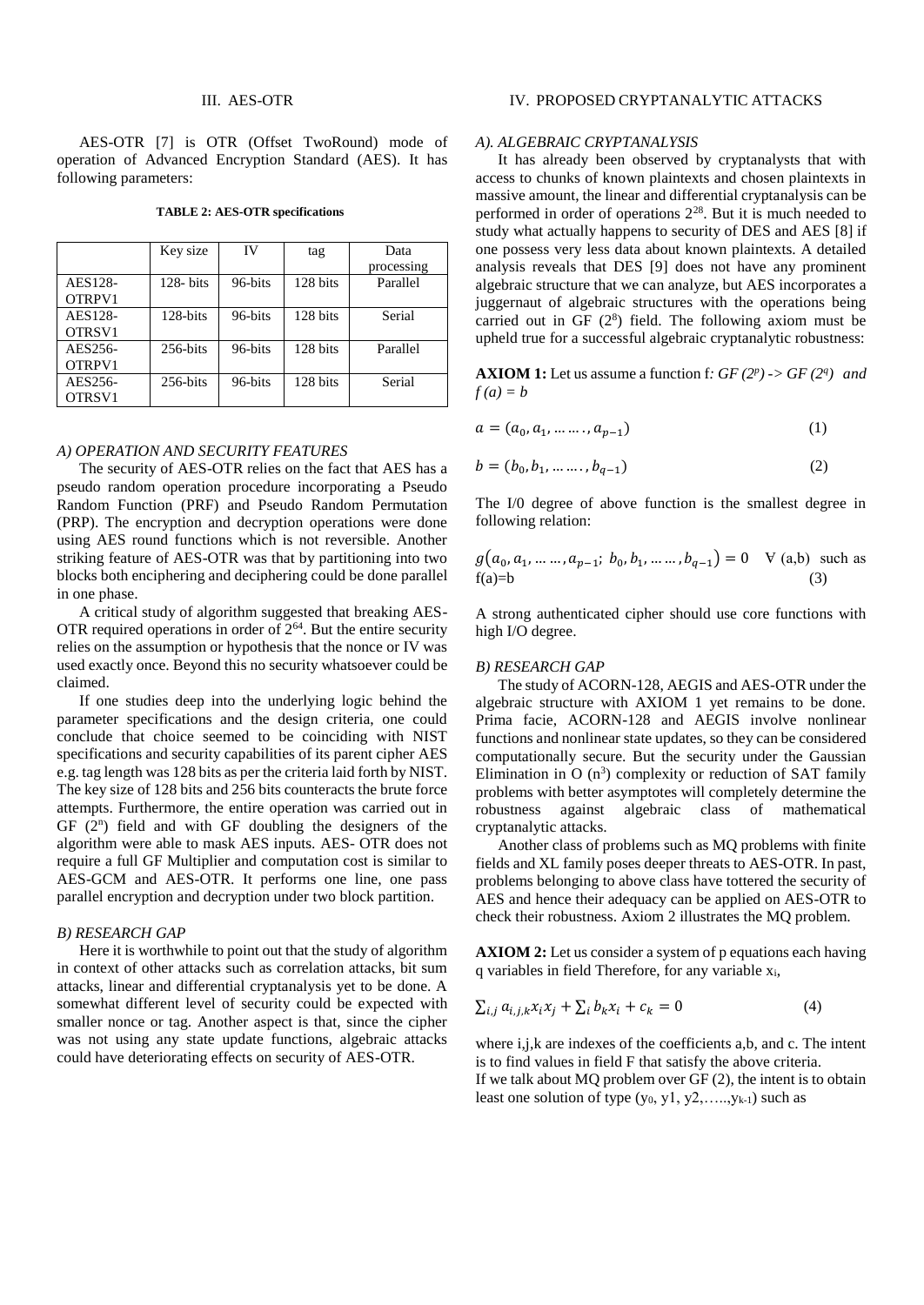$$
1 = y_1 + y_0 y_1 + y_0 y_2 + \cdots \tag{5}
$$

$$
0 = y_1 y_2 + y_0 y_3 + y_{7+\cdots} \tag{6}
$$

k is number of variables in each polynomial equation.

Although being NP-hard class of problem, it can be made tractable by considering the field F to be finite. In case of AES-OTR the field to be examined is GF  $(2^8)$  or in general GF  $(2^n)$ .

In the study done by [10], authors suggested novel approach to solve a system of polynomial equations by either increasing the number of monomials or expansion of variable counts by coding (Multiplicative Complexity).

Assume A is the number of polynomial equations, B is the number of monomials and C is number of linearly independent equations. The asymptotic growth of C can't be faster than B but A can grow faster than B.

The principle idea is to multiply initial equations by low degree monomials.

$$
1 = y_5 + y_0 y_5 + y_0 y_2 \tag{7}
$$

which after multiplication becomes of degree equal to three

$$
y_1 \t1 = y_1 \t(y_5 + y_0 y_5 + y_0 y_2) \t(8)
$$

## *C) POSSIBLE ATTACK SCENARIOS*

Any algebraic class of mathematical cryptanalytic attack involves two primitive steps: First, is to construct the core operating functions of the cipher in form of system of polynomial equations and then in second step solve that system of equations. But the catch is that solving those polynomial equations is a NP-hard problem. (Whether or not it is NPcomplete, that is debatable. Some literatures suggest that it is NP-complete, although a proper investigation can be carried by theoretical computer scientists for more clarity in this regard). So, we reduce any well-known problem such as SAT to the problem of solving polynomial equations over GF (2<sup>n</sup>) or GF (2<sup>8</sup> ) for computationally feasible algebraic cryptanalysis of AES-OTR.

AES has already been susceptible to cryptanalysis with massive chunks of known plaintexts. Since AES-OTR uses AES round functions as its core design, reduced SAT class of problems and its combination with relatively fewer known plaintexts can be implemented to perform algebraic cryptanalysis and to check their robustness.

Since AEGIS and ACORN-128 are using nonlinear state updating functions, therefore algebraic cryptanalytic attacks involving system of polynomial equations and NP-hard class of problems seems to be less feasible. The 3SAT problem is reduced into multiple instances and then the system of constructed polynomial equations is transformed corresponding to one of these instances. AES-OTR in its each specification involves use of AES round functions such as mix substituteBytes, shiftRows, mixColumns and addRound Key.

Performing algebraic cryptanalysis on entire AES-OTR, having multiple rounds of AES would not be computationally efficient. Therefore the idea is to perform it round wise, where each round function can be translated into an instance of Satisfiability Problem (SAT) and can be solved pretty straight forward.

#### *D). SIDE CHANNEL ATTACKS*

The effect of template attack [11] together with Hamming Weight leak (HW) [12] [13] needs to be studied on ACORN-128, AEGIS and AES-OTR. The attack is particularly important to check the robustness of candidates having AES round functions as their core such as AES-OTR and AEZ. We denote S(p⊕k) as hamming weight where p denotes one single byte of plain text and k denotes one single byte of key and S is S-box in AES round function.



**Figure 1: Side channel attack model [14]**

The two phases involved in side channel attacks are: First, the profiling phase in which cryptanalyst uses multivariate Gaussian normal distribution. In the next phase, which is attack phase, cryptanalyst applies Maximum Likelihood Estimation (MLE) with an attack vector and secret key or sub key. Using this we can obtain hamming weight of data carried in plain text and further can extract byte of key k. The same process has been illustrated in Figure 1 [14]. Figure 1 gives a functional representation of Side Channel Attack on any block cipher. Using a suitable profiling algorithm, SCA profiling is done to create a template. Then, this template is used to launch SCA attack to extract the key or sub key bytes. The focus of the future research should be to use complex nonlinear transformations, so that a template creation or profiling cannot be done using MLE. The scope of attack vectors or the number of variables involved should also be expanded for a difficult cryptanalysis.

Apart from above research direction, one more aspect that needs to be investigated is the implications of the Side Channel Attacks on MQ based cryptosystems. As it has been already deduced from *AXIOM 2* that MQ problem is a NP complete (hard) problem and is widely used to both bolster and cryptanalyze ciphers, how much the MQ based ciphers are prone to side channel attacks, it needs to be studied.